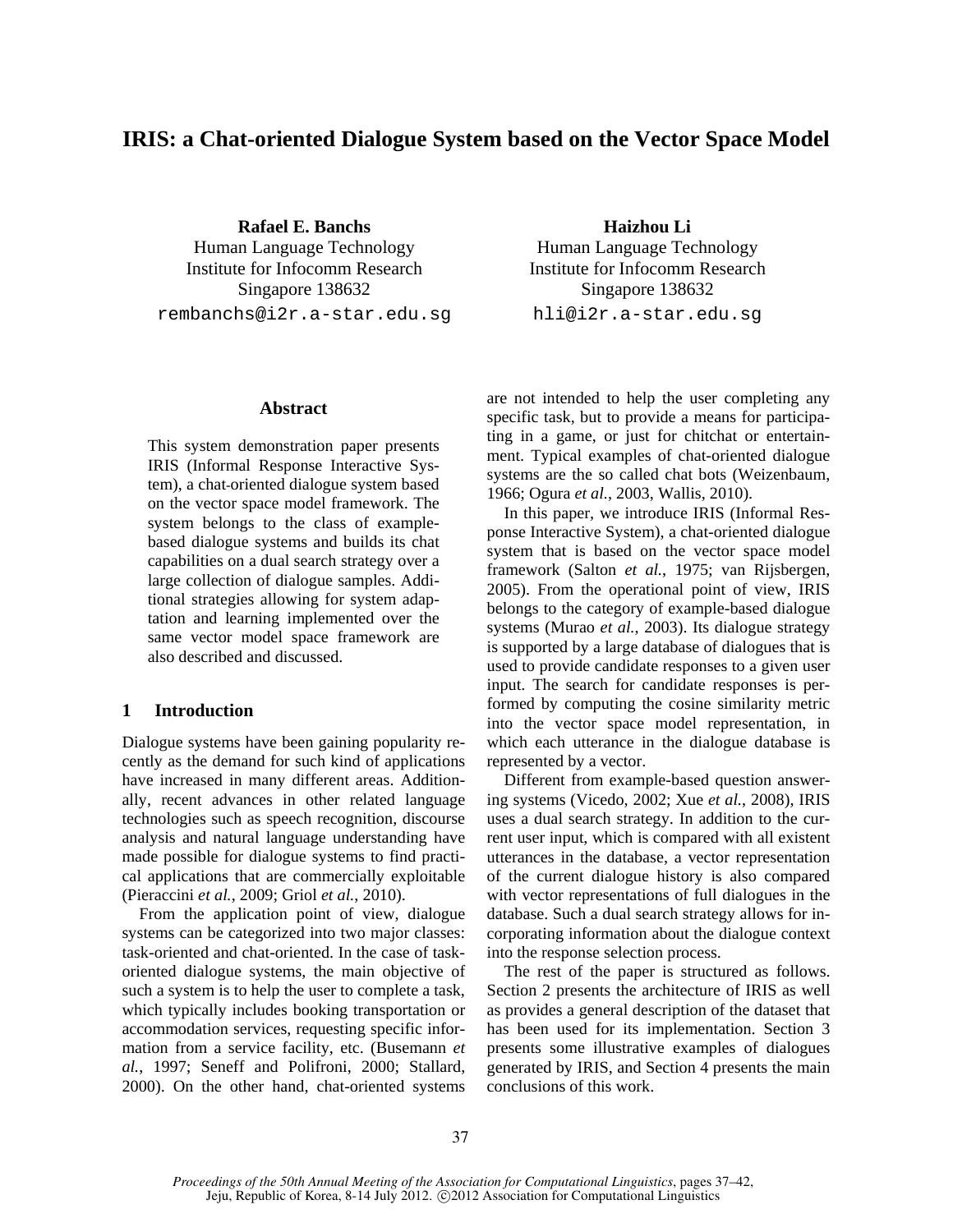# **2 The IRIS Implementation**

In this section we first provide a detailed description of the IRIS architecture along with the most relevant issues behind its implementation. Then, we describe the specific dialogue dataset that supports the IRIS implementation.

## **2.1 Architecture**

As already mentioned, IRIS architecture is heavily based on a vector space model framework, which includes a standard similarity search module from vector-based information retrieval systems (Salton and McGill, 1983). However, it also implements some additional modules that provide the system with capabilities for automatic chatting.

Figure 1 depicts a block diagram that illustrates the main modules in the IRIS architecture. As seen from the picture, the whole system comprises seven processing modules and three repositories.



Figure 1: General block diagram for IRIS

The main operation of IRIS can be described as follows. When a new dialogue starts, the control of the dialogue is passed from the dialogue management module to the initiation/ending module. This module implements a two-state dialogue strategy

which main objectives are: first, to greet the user and self-introduce IRIS and, second, to collect the name of the user. This module uses a basic parsing algorithm that is responsible for extracting the user's name from the provided input. The name is the first vocabulary term learned by IRIS, which is stored in the vocabulary learning repository.

Once the dialogue initiation has been concluded the dialogue management system gains back the control of the dialogue and initializes the current history vector. Two types of vector initializations are possible here. If the user is already know by IRIS, it will load the last stored dialogue history for that user; otherwise, IRIS will randomly select one dialogue history vector from the dialogue database. After this initialization, IRIS prompts the user for what he desires to do. From this moment, the example-based chat strategy starts.

For each new input from the user, the dialogue management module makes a series of actions that, after a decision process, can lead to different types of responses. In the first action, the dynamic replacement module searches for possible matches between the terms within the vocabulary learning repository and the input string. In a new dialogue, the only two terms know by IRIS are its own name and the user name. If any of this two terms are identified, they are automatically replaced by the placeholders *<self-name>* and *<other-name>*, respectively.

In the case of a mature dialogue, when there are more terms into the vocabulary learning repository, every term matched in the input is replaced by its corresponding definition stored in the vocabulary learning database.

Just after the dynamic replacement is conducted, tokenization and vectorization of the user input is carried out. During tokenization, an additional checking is conducted by the dialogue manager. It looks for any adaptation command that could be possibly inserted at the beginning of the user input. More details on adaptation commands will be given when describing the style/manner adaptation module. Immediately after tokenization, unknown vocabulary terms (OOVs) are identified. IRIS will consider as OOV any term that is not contained in either the dialogue or vocabulary learning databases. In case an OOV is identified, a set of heuristics (aiming at avoiding confusing misspellings with OOVs) are applied to decide whether IRIS should ask the user for the meaning of such a term.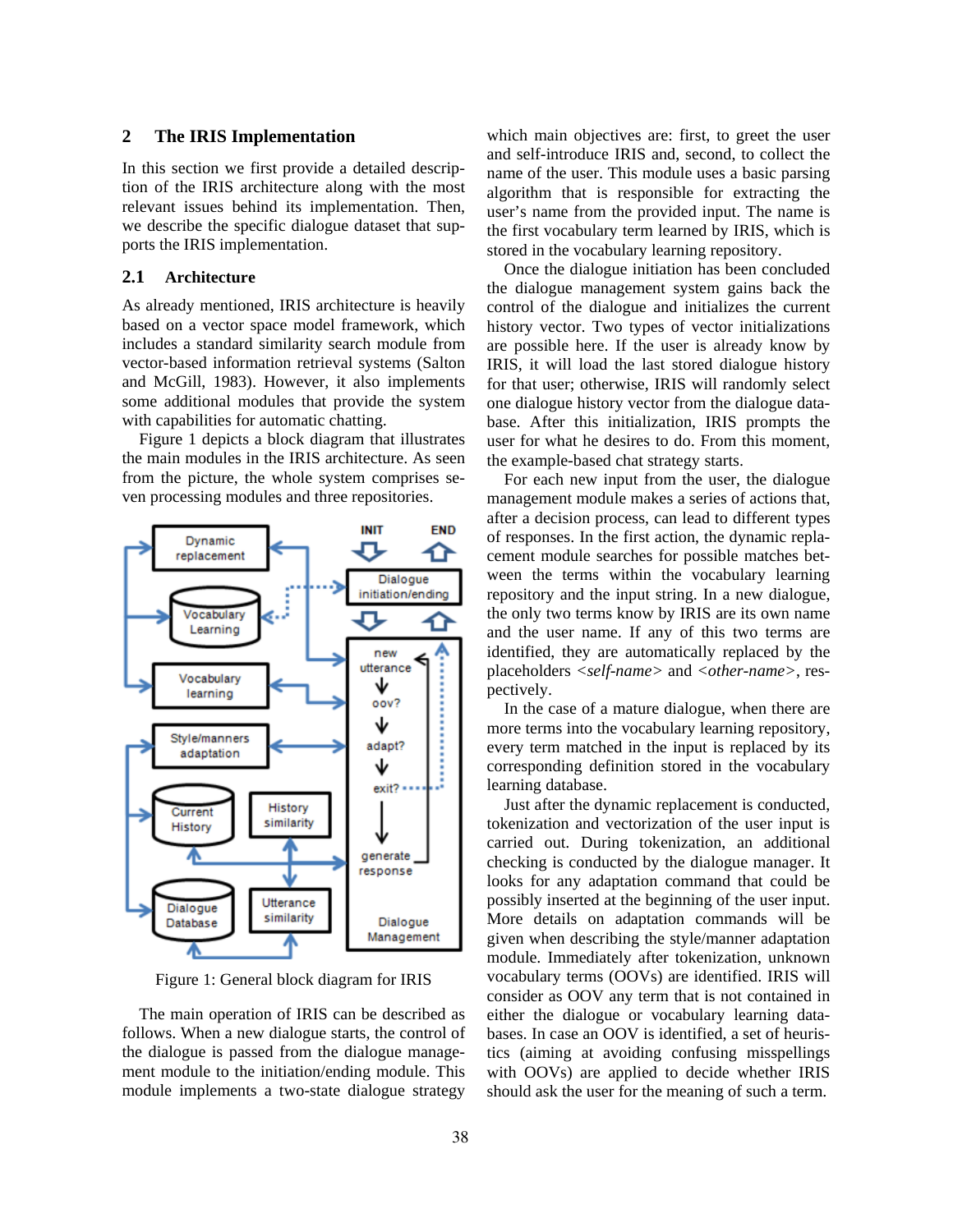If IRIS decides to ask for the meaning of the term, the control of the dialogue is passed to the vocabulary learning module which is responsible for collecting the meaning of the given term from the user or, alternatively, from an external source of information. Once the definition is collected and validated, it is stored along with the OOV term into the vocabulary learning repository. After completing a learning cycle, IRIS acknowledges the user about having "understood" the meaning of the term and control is passed back to the dialogue management module, which waits for a new user input.

If IRIS decides not to ask for the meaning of the OOV term, or if no OOV term has been identified, vectorization of the user input is completed by the vector similarity modules and similarity scores are computed for retrieving best matches from the dialogue database. Two different similarity scores are actually used by IRIS. The first score is applied at the utterance level. It computes the cosine similarities between the current user input vector and all single utterances stored in the database. This score is used for retrieving a large amount of candidate utterances from the dialogue database, generally between 50 and 100, depending on the absolute value of the associated scores.

The second score is computed over history vectors. The current dialogue history, which is available from the current history repository, includes all utterances interchanged by the current user and IRIS. In other to facilitate possible topic changes along the dialogue evolution, a damping or "forgetting" factor is used for giving more importance to the most recent utterances in the dialogue history. A single vector representation is then computed for the currently updated dialogue history after applying the damping factor. The cosine similarity between this vector and the vector representations for each full dialogue stored in the dialogue database are computed and used along with the utterance-level score for generating a final rank of candidate utterances. A log-linear combination scheme is used for combining the two scores. The dialogue management module randomly selects one of the top ranked utterances and prompts back to the user the corresponding reply (from the dialogue database) to the wining utterance.

Just immediately before prompting back the response to the user, the dynamic replacement module performs an inverse operation for replacing the two placeholders *<self-name>* and *<other-name>*, in case they occur in the response, by their actual values.

The final action taken by IRIS is related to the style/manner adaptation module. For this action to take place the user has to include one of three possible adaptations commands at the beginning of her/his new turn. The three adaptation commands recognized by IRIS are: ban (\*), reinforce (+), and discourage (–). By using any of these three characters as the first character in the new turn, the user is requesting IRIS to modify the vector space representation of the previous selected response as follows:

- Ban (\*): IRIS will mark its last response as a prohibited response and will not show such response ever again.
- Reinforce  $(+)$ : IRIS will pull the vector space representation of its last selected utterance towards the vector space representation of the previous user turn, so that the probability of generating the same response given a similar user input will be increased.
- Discourage (–): IRIS will push the vector space representation of its last selected utterance apart from the vector space representation of the previous user turn, so that the probability of generating the same response given a similar user input will be decreased.

# **2.2 Dialogue Data Collection**

For the current implementation of IRIS, a subset of the Movie-DiC dialogue data collection has been used (Banchs, 2012). Movie-DiC is a dialogue corpus that has been extracted from movie scripts which are freely available at The Internet Movie Script Data Collection (http://www.imsdb.com/). In this subsection, we present a brief description on the specific data subset used for the implementation of IRIS, as well as we briefly review the process followed for collecting the data and extracting the dialogues.

First of all, dialogues have to be identified and parsed from the collected html files. Three basic elements are extracted from the scripts: speakers, utterances and context. The speaker and utterance elements contain information about the characters who speak and what they said at each dialogue turn. On the other hand, context elements contain all the additional information (explanations and descriptions) appearing in the scripts.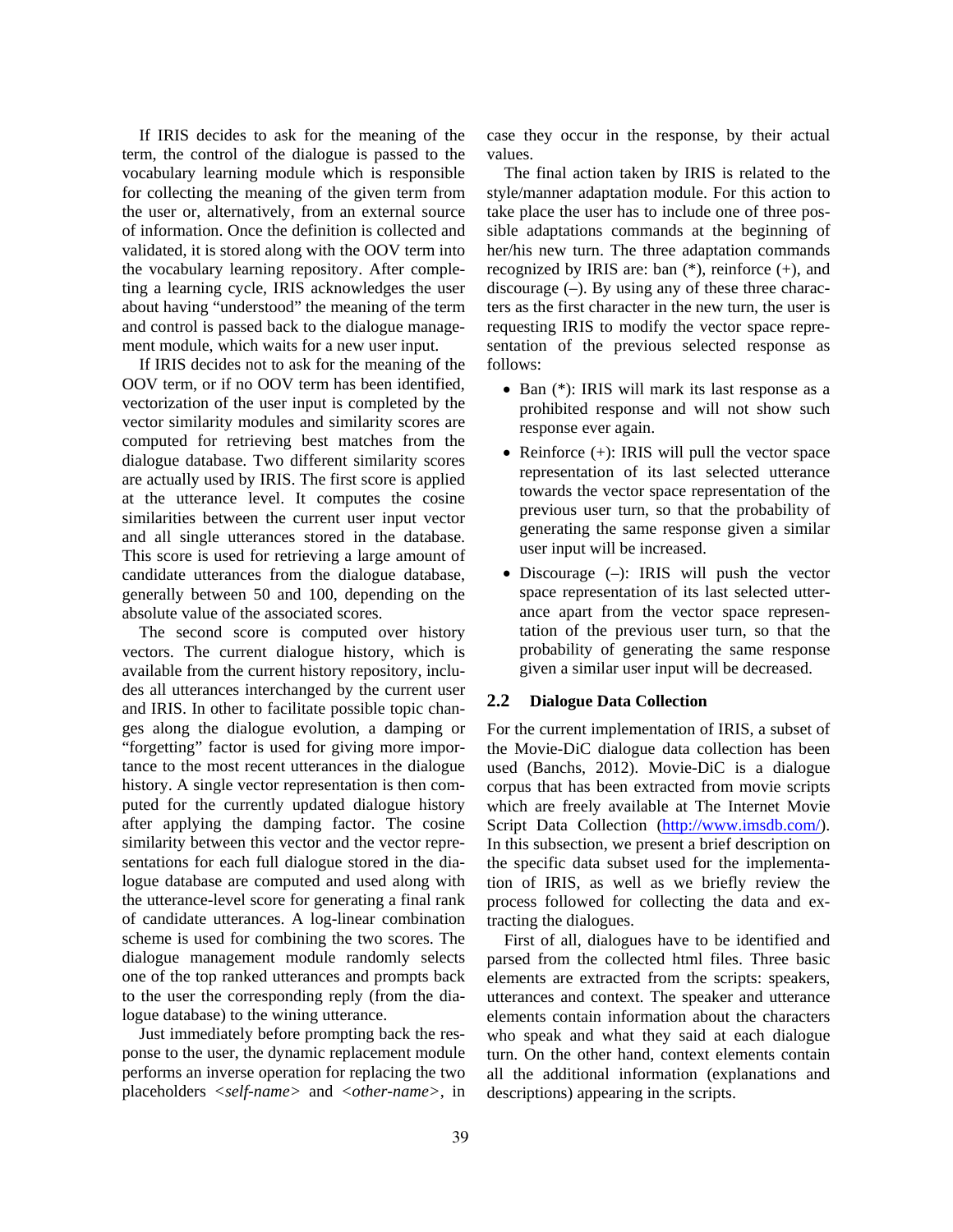The extracted dialogues are stored into a data structure such that the information about turn sequences within the dialogues and dialogue sequences within the scripts are preserved.

Some post-processing is also necessary to filter out and/or repair the most common parsing errors occurring during the dialogue extraction phase. Some of these errors include: bad script formatting, same-speaker turn continuations, explanatory notes inserted within the turns, misspelling of names in the speaker headers, changes in the encoding format, etc.

The final dialogue collection used in the IRIS implementation consists of dialogues from 153 movie scripts, mainly belonging to the comedy, action and family genres. Table 1 summarizes the main statistics of the resulting dataset.

| Total number of movie scripts         | 153       |
|---------------------------------------|-----------|
| Total number of dialogues             | 24,265    |
| Total number of speaker turns         | 159,182   |
| Average amount of dialogues per movie | 158.59    |
| Average amount of turns per dialogue  | 6.56      |
| Total number of running words         | 1,670,879 |
| Overall vocabulary size               | 34,903    |

| Table 2: Main statistics of the movie dialogue |
|------------------------------------------------|
| dataset used in the IRIS implementation        |

For each turn in the dialogue collection, a vector space model representation was constructed. For this, the standard bag-of-words weighting scheme known as TF-IDF was used (Spark, 1972; Salton and Buckley, 1988).

Before performing the vectorization, word tokenization was conducted. In this step, all punctuation marks were removed, with the exception of the question "?" and exclamation "!" marks. Similarly, all other non-alphanumeric characters occurring in the utterances were removed as well. Also during the tokenization phase, all self-references to current speaker names in the utterances were replaced by the *<self-name>* placeholder, as well as all references to the names of other speakers participating in the same dialogue were replaced by the *<other-name>* place-holder.

Finally, a vector space model representation was also computed for each full dialogue in the collection. For this bag-of-words model at the dialogue level, both utterance and context information were taken into account. Again, the TF-IDF weighting scheme was used.

## **3 Some Dialogue Examples**

In this section we show some real examples of interactions between IRIS and human users. First, we present some interesting examples of good performance, as well as illustrate some of the learning capabilities of IRIS. Then, we present some of the common failures which identify specific points of attention for further improvements.

## **3.1 Good Performance Examples**

Our first example illustrates the beginning of a typical chat session between IRIS and a new user. This example is depicted in Table 2.

| #              | Spkr. Turn  |                                                |
|----------------|-------------|------------------------------------------------|
| 1              |             | IRIS  Hi, I'm IRIS What's your name?           |
| 2              |             | USER Hi Iris, I am Peter                       |
| 3              | <b>IRIS</b> | Nice name Peter What do you want to talk       |
|                |             | about?                                         |
| 4              |             | <b>USER</b> Sports?                            |
| $\overline{5}$ | <b>IRIS</b> | How come in all that time I was trying to get  |
|                |             | you a date, you never asked me out?            |
| 6              |             | USER ok, do you want to go for dinner tonight? |
| $\tau$         | <b>IRIS</b> | Yes.                                           |
| 8              |             | USER What kind of food do you like?            |
| 9              | <b>IRIS</b> | Anything but guts and mushrooms.               |
| 10             |             | USER Ok pick you up at seven!                  |
|                |             | IRIS   Ok. Pick me up at seven.                |

## Table 2: Beginning of a chat session between IRIS and a new user

For the dialogue depicted in Table 2, turn numbers 1, 2 and 3 are processed by the dialogue intiation/ending module. The example-based dialogue management strategy starts from turn 4 onwards. Notice that as far as this is a new user, not previous dialogue history exists, so in this case a random history vector has been selected and instead of focusing in the *sports* topic suggested by the user, IRIS "takes the initiative" of asking for a date.

In our second example, which is presented in Table 3, we illustrate the beginning of a typical chat session between IRIS and a returning user. For this particular user, her last interaction with IRIS was about sports.

Similar to the previous example, turn 1 is processed by the dialogue intiation/ending module and the example-based dialogue management strategy starts from turn 2 onwards. In this particular case, IRIS is much more centered on the *sports* topic as this context information has been already provided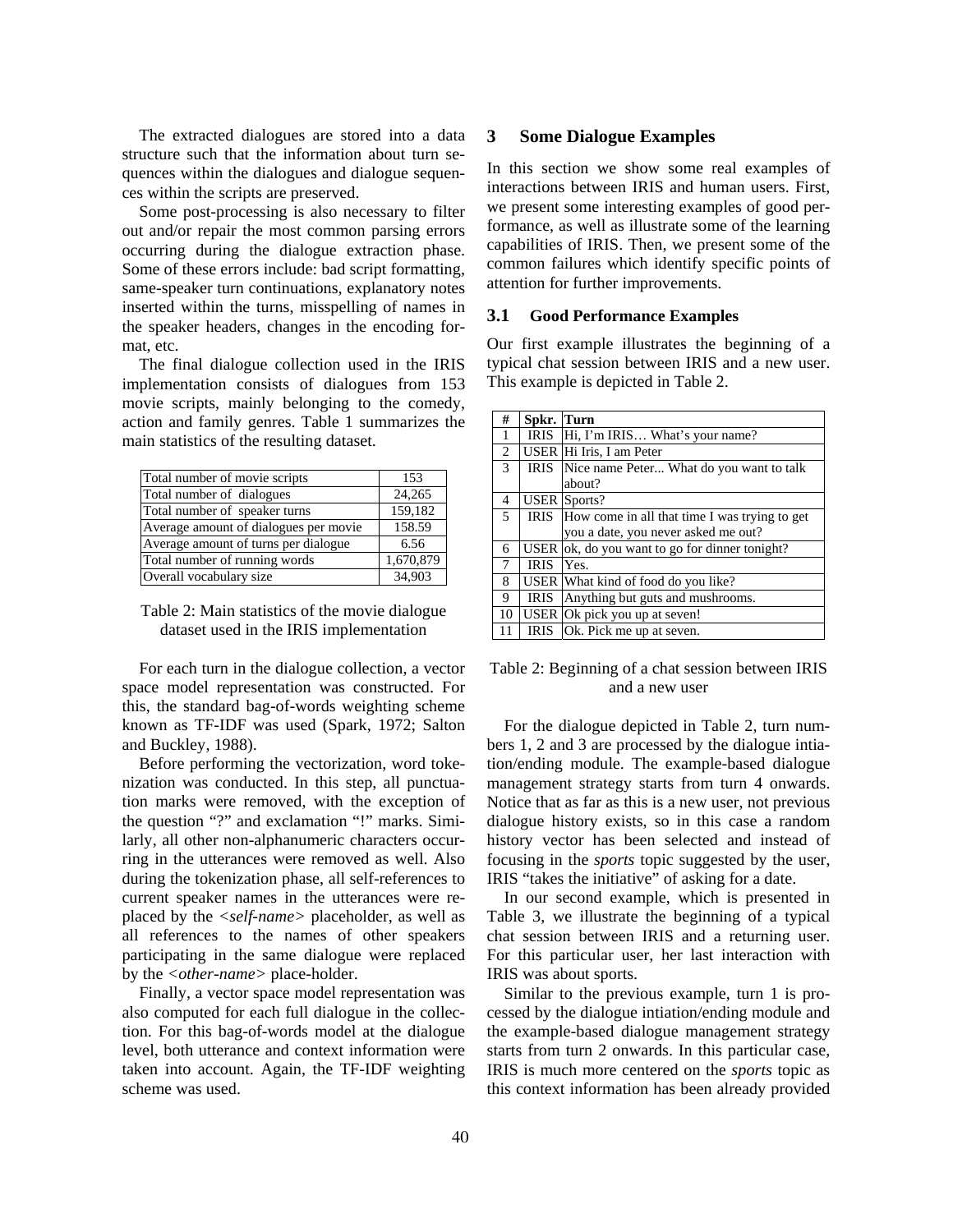by the stored dialogue history of the previous chat session with this particular user.

| # | Spkr. Turn  |                                                      |
|---|-------------|------------------------------------------------------|
| 1 |             | IRIS Hey, Helen welcome back! How are you            |
|   |             | doing?                                               |
| 2 |             | USER fine and you?                                   |
| 3 |             | IRIS Is there more?                                  |
| 4 |             | USER Yes, I finally went to that tennis match I told |
|   |             | you the last time.                                   |
| 5 |             | IRIS The match!                                      |
| 6 |             | USER Yes, have you seen some sports recently?        |
|   | <b>IRIS</b> | I hate sports.                                       |

# Table 3: Beginning of a chat session between IRIS and a returning user

In our third example, which is presented in Table 4, we illustrate the learning of a new vocabulary word by IRIS. In this example, when the unknown term *paella* is detected, the control of the dialogue is passed to the vocabulary learning module, which takes care of turns 7, 8, 9 and 10.

| #  | Spkr. Turn         |                                                  |
|----|--------------------|--------------------------------------------------|
| 1  |                    | USER do you cook anything Iris?                  |
| 2  | <b>IRIS</b>        | Eggs.                                            |
| 3  |                    | USER ha ha ha!                                   |
| 4  | <b>IRIS</b>        | Ha-ha-ha! Ha-ha-ha!                              |
| 5  |                    | USER Can you cook anything else?                 |
| 6  | <b>IRIS</b>        | Do you cook?                                     |
| 7  | <b>USER</b> Paella |                                                  |
| 8  | <b>IRIS</b>        | What the hell is that????                        |
| 9  |                    | USER It is a Spanish food. Yellow rice with some |
|    |                    | seafood on it.                                   |
| 10 | <b>IRIS</b>        | Ok, I see thanks!                                |
| 11 |                    | USER So, do you want some paella today?          |
| 12 | IRIS               | Well, it beats working in a seafood restaurant   |

## Table 4: Chat segment in which IRIS learns the new vocabulary term *paella*

Notice that when the user asks IRIS about having some *paella* today, IRIS is already able to associate it with *seafood* as it was stated in the user's provided definition. The process actually occurs as follows: after tokenization, but before vectorization of the user input in turn 11, the dynamic replacement module substitutes the term *paella* by its definition, which has been previously stored in the vocabulary learning repository when turn 9 was processed. The actual user input that is finally vectorized in turn 11 is the following one: *so do you want some it is a spanish food yellow*  *rice with some seafood on it today ?*, which is the utterance used by IRIS to retrieve and select the response it provides in turn 12.

#### **3.2 Common Failure Examples**

In this subsection we focus our attention in the most common failures exhibited by IRIS. Some of these failures put in evidence specific points of attention that should be taken into account for further improvements of the system.

Our first example illustrates the problem of IRIS lack of consistency in issues for which consistent answers are required. Two specific chat segments in which IRIS provides inconsistent responses are presented in Table 5.

| #              | Spkr. Turn  |                                               |
|----------------|-------------|-----------------------------------------------|
| 1              |             | USER how old are you Iris?                    |
| 2              |             | IRIS I'm thirteen, how old are you?           |
| 3              |             | USER I am 40                                  |
| 4              | IRIS        | Only I did better 40 crates a day.            |
| 5              |             | USER how old are you Iris?                    |
| 6              | <b>IRIS</b> | Ten.                                          |
| #              | Spkr. Turn  |                                               |
| 1              |             | USER Yes, have you seen some sports recently? |
| $\overline{2}$ | <b>IRIS</b> | I hate sports.                                |
| 3              |             | USER Really, what about soccer?               |
| $\overline{4}$ |             | IRIS I'd sooner watch soccer.                 |
| 5              |             | USER what do you prefer soccer or football?   |
| 6              |             | IRIS Football is my life.                     |

Table 5: IRIS incapability to being consistent

The first example presented in Table 5 constitutes a serious consistency problem. In this case IRIS has reported two different ages in the same chat session. The second case, although not so serious as the previous one, also constitutes a consistency failure. In this case IRIS states *Football is my life* just two turns after saying *I hate sports*.

Our second example, which is presented in Table 6, illustrates a problem derived from the noise that is still present in the dataset.

| <b>Spkr.</b> Turn |                                         |
|-------------------|-----------------------------------------|
|                   | IRIS You watching the ballgame?         |
| USER No           |                                         |
|                   | IRIS Bianca stares at him for a moment. |

Table 6: Example of noise in the dialogue dataset

In the particular example illustrated in Table 6, as seen from turn 3, a context element has been